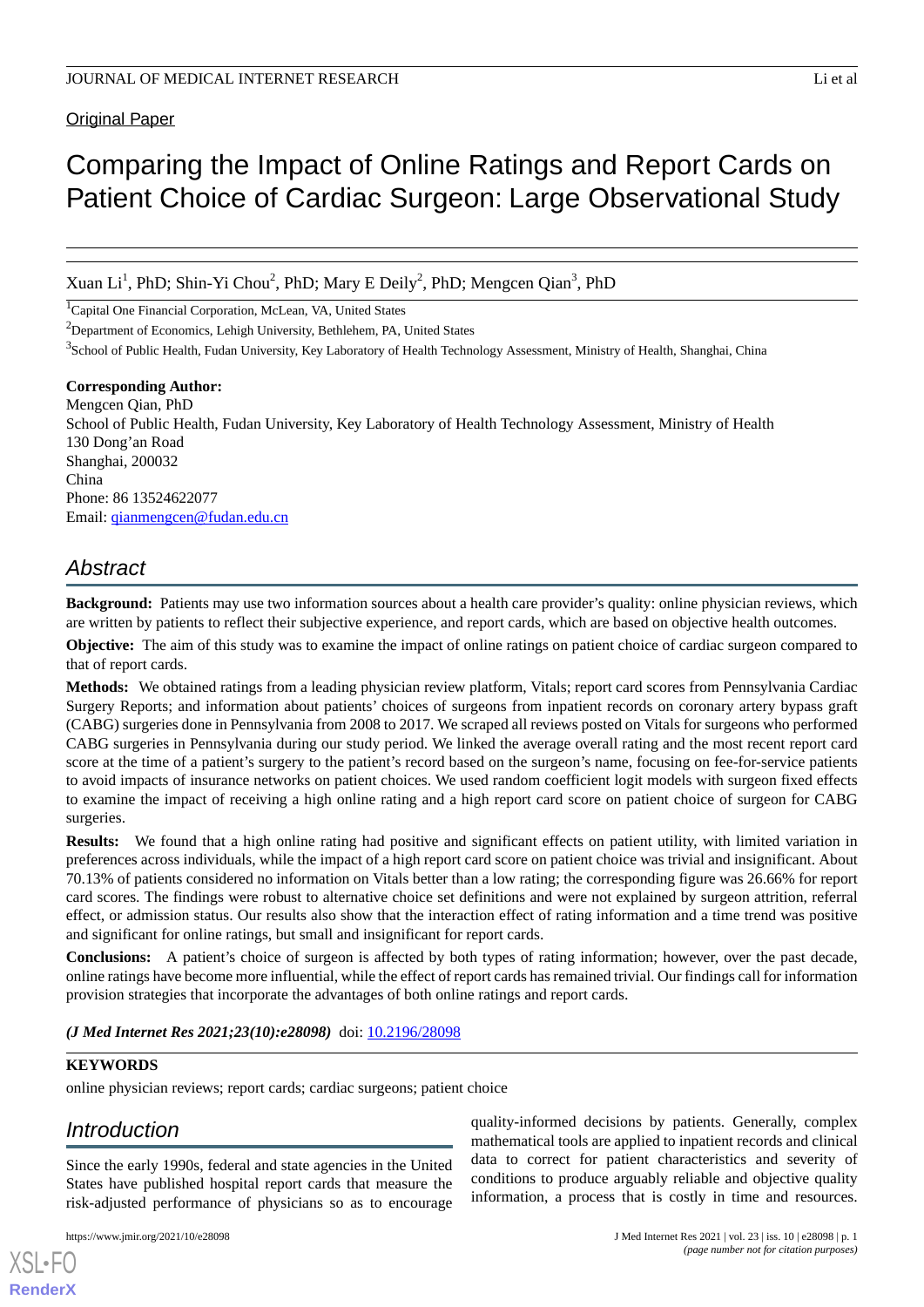However, studies have found that patient use of this information is below expectation: although reductions in volume for poor-performing providers is observed, the size of the effect is small, and highly rated providers are not always rewarded with increased market share [\[1](#page-8-0)-[4\]](#page-8-1). Possible reasons include low awareness [\[5](#page-8-2)], high cognitive burden of understanding and interpreting quality metrics [\[6](#page-8-3)], and the absence of information more interesting to patients, such as health gains, waiting time, or bedside manner [\[7](#page-8-4)].

Fortunately, the spread over the last decade of physician review platforms provides a new information source that patients can use when choosing a physician. These platforms (ie, Vitals, ZocDocs, and RateMDs) allow patients to assign a general rating, indicate detailed ratings of specific aspects of their experience, and write comments, which are then disclosed to the public (see Panel A of Figure S1 in [Multimedia Appendix](#page-7-0) [1\)](#page-7-0). In contrast to report cards, online reviews are prompt, straightforward, and more subjective.

Recent studies of the reliability of physician online ratings, however, show mixed results [\[8](#page-8-5)-[11\]](#page-8-6). Some researchers argue that online ratings may not reflect actual quality information due to "fake" reviews and a lower response rate among patients with less favorable outcomes [[12](#page-8-7)[,13](#page-8-8)]. Further, while some researchers found that patients treated by cardiac surgeons with lower online ratings had lower odds of surviving [\[14](#page-8-9)], others found no correlation between online ratings and clinical quality measures [[15,](#page-8-10)[16](#page-8-11)].

However, despite being controversial as quality measures, online physician reviews may still affect patient choice. First, such ratings are popular: surveys suggest that 50% to 75% of US consumers choosing a physician consult physician review platforms [[17,](#page-8-12)[18](#page-8-13)]. Second, online reviews serve as a form of word-of-mouth. Previous studies suggest that the impact of market-based learning on patient choice is greater than public report cards, and that narratives from nonprofessionals have a powerful impact [[19,](#page-8-14)[20](#page-8-15)]. Unfortunately, few studies have directly examined the impact of online ratings on patient demand. Early attempts used the volume of appointments scheduled via review platforms as the outcome measure [\[21-](#page-8-16)[24\]](#page-8-17). However, previous studies are subject to two major concerns: first, online appointments do not necessarily result in an actual office visit, which introduces measurement errors; second, good online ratings and the decision of providing online scheduling may be correlated with unobserved surgeon characteristics, resulting in selection of physicians [\[25](#page-8-18)].

In this study, we investigated patient responses to different quality information sources using both online ratings and report card scores. We took advantage of the quality reporting based on risk-adjusted mortality rates achieved by individual cardiac surgeons in Pennsylvania, United States, which the state publishes every 1 to 2 years. We compared the impact of online ratings on patient choice with that of report card scores by linking both types of rating information to inpatient discharges in Pennsylvania over a 10-year period.

# *Methods*

#### **Data and Variables**

#### *Inpatient Records*

We used inpatient discharge records collected by the Pennsylvania Health Care Cost Containment Council (PHC4) to identify coronary artery bypass graft (CABG) surgeries (ICD-9-CM [International Classification of Diseases, Ninth Revision, Clinical Modification] procedure codes 36.10-36.19) performed from January 2008 through December 2017. Each record included the quarter of admission, patient characteristics (eg, age, sex, and home zip code), the operating physician's license number, and a hospital identifier. We used the operating physician's license number and the Pennsylvania State Licensing System to identify the physician's full name and practice location, which were then used to identify the online ratings of the physician. In this step, we matched information for 99.4% of surgeons. We focused on surgeons who received at least one set of report card scores during our study time frame and obtained a sample of 37,354 CABG surgeries performed by 184 surgeons.

#### *Online Physician Ratings*

Our online ratings were from the website Vitals. Vitals was launched in 2008 and is a leading physician review platform in the United States. We chose Vitals for two important reasons. First, it is free for both patients and providers to use and, thus, has become very popular, accumulating reviews for over 1 million doctors and 165,000 facilities. In the first half of 2018, for example, over 940,000 people in United States visited it each month. The usage of Vitals in Pennsylvania ranked in the top quartile among all the states (Figure S2 and Table S1 in [Multimedia Appendix 1](#page-7-0) give more information about Vitals, showing variations in Vitals usage across states and specialties, respectively). Second, Vitals provides the date that each review was posted, allowing us to identify the average ratings that a patient would see at the time of his or her surgery.

Each review on Vitals includes a required overall rating, optional ratings of eight specific aspects of the patient's experience (ie, ease of making appointments, promptness, friendliness of the staff, accuracy of diagnosis, bedside manner, time spent with the patient, whether there was appropriate follow-up, and wait time), and optional written comments. All ratings range from one to five stars. For each provider, Vitals displays all received reviews and provides a summary with the average and the distribution of the overall rating earned by the physician across all of his or her practice hospitals (see Panel B of Figure S1 in [Multimedia Appendix 1](#page-7-0)). We identified surgeons who performed CABG in Pennsylvania during our study period and who were reviewed on Vitals using surgeons' full names, specialties, and locations. All reviews posted before January 1, 2018, were scraped. A total of 1096 reviews for 132 out of 184 surgeons (71.7%) were obtained (see Figure S3 in [Multimedia Appendix](#page-7-0) [1](#page-7-0) for variations in rating volumes across years).

We calculated the average overall ratings at the time of a patient's surgery at the surgeon-by-quarter levels and matched this information to inpatient records based on the surgeon's

 $XS$  $\cdot$ FC **[RenderX](http://www.renderx.com/)**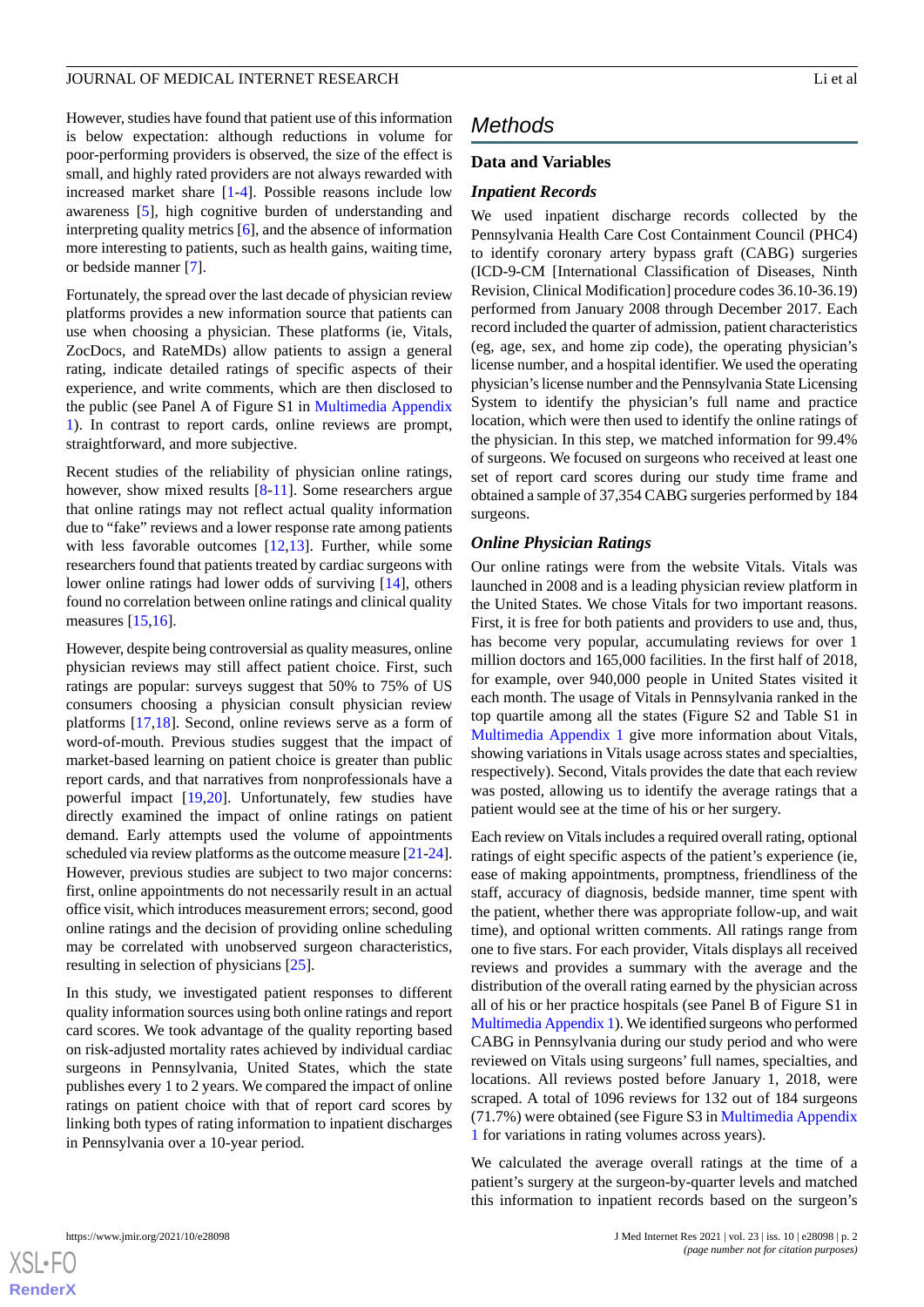license number and the patient's quarter of admission. In a given quarter, ratings were the same for the same surgeon who practiced at multiple hospitals. Following the literature [[14\]](#page-8-9), we used a categorical form of the rating information to address the potential underrepresentation of low ratings on Vitals (see Figure S4 in [Multimedia Appendix 1\)](#page-7-0) while also taking into account surgeons with no ratings. We gave a surgeon a "high online rating" each quarter when the surgeon's average rating, based on reviews posted up to the most recent quarter, was at least four stars. We also created an indicator that equals 1 if the surgeon had not yet been reviewed on Vitals.

#### *Report Card Scores*

We obtained report card scores for providers from the seven issues of PHC4's Cardiac Surgery Report published during our study period. Table S2 in [Multimedia Appendix 1](#page-7-0) lists the publication dates and data collection periods for each issue. Report cards provide quality scores for each surgeon who performed at least 30 CABG surgeries during the data collection period, indicating whether they had mortality rates that were greater than expected, as expected, or lower than expected based on risk-adjusted health outcomes of their patients (see Figure S5 in [Multimedia Appendix 1\)](#page-7-0). We used the reported summary measure for each surgeon across his or her practice hospitals. Following the literature [[3\]](#page-8-19), we assumed that patients used the most recent report card to inform their decisions and, therefore, that the effective period of each report card was from its publication date to the publication date of the next report card. Accordingly, we linked the most recent report card information to inpatient records, based on the surgeon's name. We created an indicator, "high report card score," which equals 1 if the surgeon had lower than expected mortality rates on the most recent PHC4 report card. We generated a dummy variable for surgeons with no score in the most recent report card.

#### *Control Variables*

We obtained hospital characteristics from the 2010 American Hospital Association's Annual Survey of Hospitals. These were the number of beds, whether the hospital was a member of the Council of Teaching Hospitals, whether it had a cardiology intensive care unit (CICU), and the hospital's zip code. We calculated the distance between a patient's zip code and the zip code of the admitting hospital to capture the proximity of surgeons to patients.

#### *The Final Inpatient Sample*

We restricted our sample to patients with fee-for-service plans since their choices are expected to be less restricted by insurance networks. The final inpatient sample with full information consisted of 12,521 CABG discharges performed by 184 surgeons.

#### **Empirical Strategy**

We estimated a random coefficient logit model, also known as the mixed logit model, to characterize a patient's choice of surgeon [\[26](#page-9-0)]. The model has become the preferred method in hospital and physician choice analyses for two reasons [\[3](#page-8-19),[27\]](#page-9-1). First, the model estimates random coefficients on choice characteristics, thus eliminating the need to assume independence of irrelevant alternatives, which is likely to be

 $XS$  $\cdot$ FC **[RenderX](http://www.renderx.com/)** violated in a model of surgeon choice. Second, the model allows for random taste variation among patients so that we can better incorporate consideration of patient heterogeneity. This feature is particularly important in our study because patients may differ in their knowledge of and willingness to use information from online ratings and report cards.

We assumed that each patient chooses among a set of possible surgeon-hospital pairs (ie, the surgeon's rating is the same across the different hospitals where he or she works), and the observed portion of utility is additively separable in hospital and surgeon characteristics. The utility of patient *i* for choosing hospital *j* and surgeon *k* at time *t* can be specified as follows:

$$
U_{ijkt} = \alpha_i X_{ijk} + \beta_i Q_{ijkt} + \varepsilon_{ijkt} \quad (1)
$$

 $\mathbb{R}^2$ 

where  $Q_{iik}$  is a vector of quality information variables and  $X_{iik}$ is a vector of observed hospital characteristics, including the patient's distance from the hospital, and surgeon fixed effects, which capture the effect of time-invariant unobserved heterogeneity across physicians. ε*ijkt* is an idiosyncratic error term, which is assumed to be random with an independent and identically distributed extreme value distribution. Coefficients of the quality information and the distance variable were modeled as random variables with normal distributions to represent heterogeneity in patient tastes. The preference parameter, β*<sup>i</sup>* , is the parameter of interest, as it captures the marginal utilities of the different sources of quality information.

The probability that patient *i* chooses surgeon *k* conditional on  $\alpha_i$  and  $\beta_i$  is as follows:

$$
\Pr(y_i^s = k | X_{ijk}, Q_{ijkt}, \alpha_i, \beta_i) = \frac{e^{\alpha_i X_{ijk} + \beta_i Q_{ijkt}}}{\sum_{g=1}^G \sum_{l \in B_g^t} e^{\alpha_i X_{igl} + \beta_i Q_{ijkt}}} \tag{2}
$$

where  $y_i^S$  represents patient *i*'s choice of surgeon, *g* indexes the hospitals in patient *i*'s choice set, and  $B_g^t$  represents the set of surgeons available at hospital set *g* at time *t*. The unconditional choice probability can be then obtained by integrating the conditional choice probability from equation 2 over the probability density functions of  $\alpha$  and  $\beta$  as follows:

$$
p_{ijkt} = \iint \left( \frac{e^{\alpha_i X_{ijk} + \beta_i Q_{ijkt}}}{\sum_{g=1}^G \sum_{l \in B_g^t} e^{\alpha_i X_{igl} + \beta_i Q_{ijkt}}} \right) f(\alpha) f(\beta) d\alpha d\beta \tag{3}
$$

where  $p_{iikt}$  represents the probability of patient *i* choosing hospital *j* and surgeon *k* at time *t*, and  $f()$  is the density function of a normal distribution. Through numeric integration, the log likelihood function of equation 3 can be maximized to yield estimates of the means and SDs of the preference parameters [[28,](#page-9-2)[29\]](#page-9-3) .

To define the choice set, we drew a circle with its radius centered on a patient's zip code and considered all surgeon-hospital pairs located within that circle as possible alternatives for the patient. In our main analysis, we followed the literature and used a radius of 50 miles, excluding discharges from patients who traveled beyond this cutoff [\[3](#page-8-19)], reducing the sample by 14.21% (1779/12,521). The estimation sample for the mixed logit models includes a total of 973,953 patient-alternative pairs.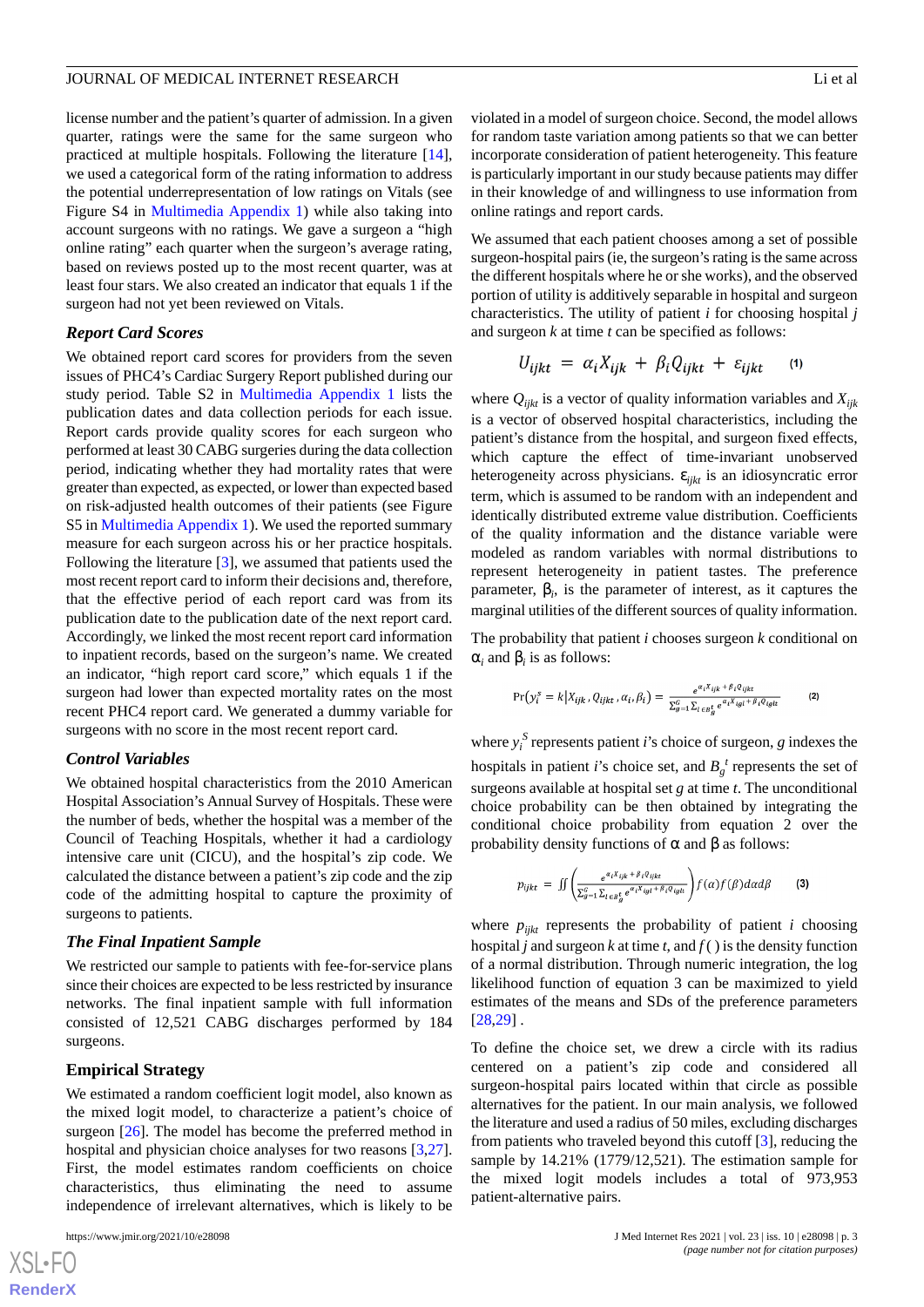Our variables of interest were the dummy variables for good quality information. We used two approaches to evaluate the impact of good ratings on patient choice. First, we calculated the average marginal effect (AME) of a surgeon receiving good ratings by doing the following: randomly selecting one surgeon from the choice set of each patient and bootstrapping 1000 times to calculate changes in the predicted probability of the surgeon being chosen when receiving a high rating versus not, then taking the average over all randomly selected surgeons.

Second, we calculated the impact of good ratings on patients' willingness to travel (WTT). Because patients generally preferred a hospital closer to home, we used a patient's WTT for a surgeon-hospital pair as an analog of the willingness to pay reported in preference studies involving prices. The WTT was calculated as the negative ratio of the estimated coefficient for high ratings to the estimated coefficient for distance.

#### **Robustness Checks**

We performed four robustness checks. First, attrition of low-performing surgeons might lead to an overestimation of the effect of favorable quality information. We assume a surgeon has exited a patient's choice set if he or she performed no CABG surgeries during the quarter that patient was admitted and no additional surgeries throughout the rest of our study period.

<span id="page-3-0"></span>Second, we examined the effect of replacing the choice set based on a fixed 50-mile radius centered on the patient's residence to a variable radius determined by the distance necessary to encompass 90% of patients who received CABG at a hospital (ie, the practice location of the surgeon). The variable radius

captures the actual market of each practice hospital. Accordingly, we then redefined the choice set of a patient as surgeons whose practice hospitals had an actual market that covered the patient's residence.

Third, we excluded patients with urgent and emergency conditions because these patients are less likely to have adequate time to gather information before making a choice. Finally, we considered the possibility that surgeons with good ratings also have better personal connections with primary care doctors or cardiologists and, thus, receive more referrals. As the inpatient records provide the license number of the doctors who made referrals, we restricted our sample to patients without this information in their records to address this concern.

## *Results*

#### **Descriptive Statistics**

[Table 1](#page-3-0) reports descriptive statistics for key variables, first for all fee-for-service CABG discharges in Pennsylvania during our study time frame, and then for a sample restricted by travel distance. The average distance to the hospital dropped by more than half in the restricted sample due to the exclusion of patients who traveled more than 50 miles. All other observed characteristics were similar across the samples. In the restricted sample, at the time of a surgery, on average, 25.66% of surgeries were performed by surgeons with a high online rating, 68.43% by surgeons with no rating on Vitals, 6.04% by surgeons who received a high report card score, and 18.45% by surgeons with no report card scores.

**Table 1.** Descriptive statistics of the inpatient sample.

| Characteristic                                | Inpatient sample without restrictions <sup>a</sup><br>$(N=12, 521)$ , mean $(SD)$ | Inpatient sample restricted to discharges<br>within 50 miles <sup>b</sup> (N=10,742), mean (SD) |
|-----------------------------------------------|-----------------------------------------------------------------------------------|-------------------------------------------------------------------------------------------------|
| Panel A: patient characteristics              |                                                                                   |                                                                                                 |
| Age (years)                                   | 70.09 (9.39)                                                                      | 70.23 (9.32)                                                                                    |
| Male $(\%)$                                   | 69.79 (45.92)                                                                     | 69.66 (45.97)                                                                                   |
| White $(\%)$                                  | 86.64 (34.03)                                                                     | 85.88 (34.83)                                                                                   |
| Nonemergency admission (%)                    | 68.48 (46.46)                                                                     | 67.28 (46.92)                                                                                   |
| Distance to hospital (miles)                  | 32.94 (106.58)                                                                    | 14.17 (11.87)                                                                                   |
| Panel B: surgeon characteristics (%)          |                                                                                   |                                                                                                 |
| High online rating                            | 25.57 (43.62)                                                                     | 25.66 (43.68)                                                                                   |
| No online rating                              | 68.60 (46.41)                                                                     | 68.43 (46.48)                                                                                   |
| High report card score                        | 5.85 (23.46)                                                                      | 6.04(23.83)                                                                                     |
| No report card score                          | 18.34 (38.70)                                                                     | 18.45 (38.79)                                                                                   |
| Panel C: hospital characteristics             |                                                                                   |                                                                                                 |
| Teaching hospitals (%)                        | 56.28 (49.61)                                                                     | 51.04 (49.99)                                                                                   |
| Bed size, n                                   | 543.04 (359.77)                                                                   | 531.06 (355.82)                                                                                 |
| Contains a cardiology intensive care unit (%) | 93.09 (25.36)                                                                     | 92.09 (27.00)                                                                                   |

<sup>a</sup>Inpatient sample consisting of fee-for-service patients who received a coronary artery bypass graft in Pennsylvania from January 2008 to December 2017.

<sup>b</sup>Subset of the above sample who traveled less than 50 miles.

[XSL](http://www.w3.org/Style/XSL)•FO **[RenderX](http://www.renderx.com/)**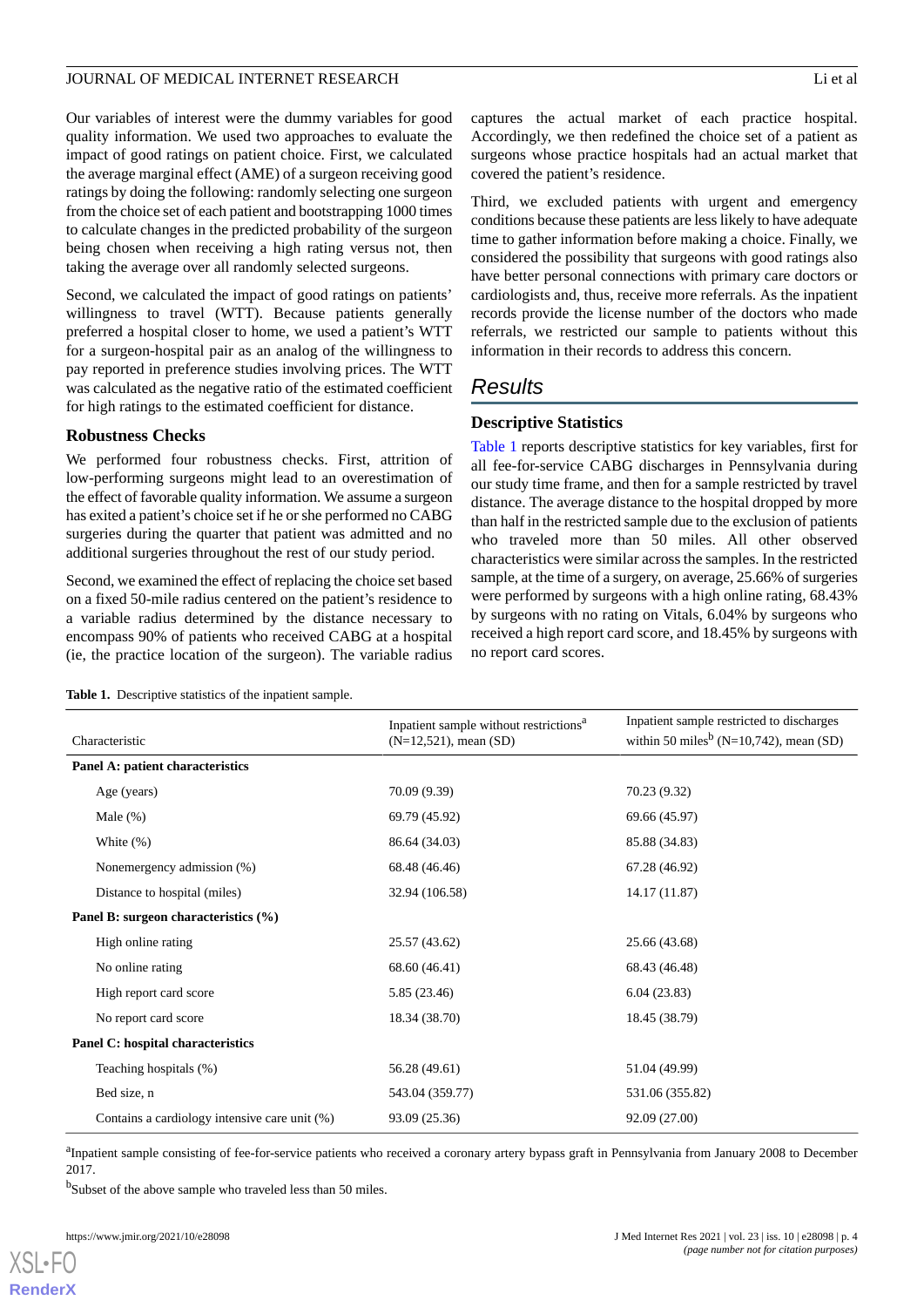[Table 2](#page-4-0) reports estimates of the random coefficient logit model. For each specification, we reported the estimated mean and SD of the effect of the quality information and travel distance. The estimated means represented the average responses of the patients in our sample, and the estimated SDs captured the degree of heterogeneity in such responses among patients. We found that the estimated mean of "high online rating" was positive and significant, suggesting that the average patient was more likely to choose a surgeon who had a higher online rating compared with lower-rated surgeons. In contrast, the estimated mean of "high report card score" was small and insignificant, suggesting no return in terms of patient preference for surgeons whose patients were less likely to die than expected.

<span id="page-4-0"></span>Table 2. Random coefficient logit estimates: fee-for-service patients' choices in Pennsylvania, United States<sup>a</sup>.

| Variable               | Mean $(SE)$     | $P$ value | SD (SE)       | P value |
|------------------------|-----------------|-----------|---------------|---------|
| High online rating     | 0.317(0.058)    | < 0.001   | 0.0643(0.216) | .77     |
| No online rating       | 0.536(0.064)    | < 0.001   | 1.015(0.117)  | < 0.001 |
| High report card score | $-0.057(0.093)$ | .54       | 0.326(0.381)  | .39     |
| No report card score   | $-0.516(0.091)$ | < 0.001   | 0.828(0.243)  | < 0.001 |
| Distance to hospital   | $-0.278(0.005)$ | < 0.001   | 0.122(0.004)  | < 0.001 |

<sup>a</sup>The table presents random coefficient logit estimates from the estimation sample, which consists of within-50-mile alternatives for patients who received a fee-for-service coronary artery bypass graft in Pennsylvania, United States. The number of observations (n=973,953) is the number of patient-alternative pairs. Other control variables included hospital characteristics (ie, bed size, indicator for member of the Council of Teaching Hospitals, and indicator for having a cardiology intensive care unit) and surgeon fixed effects.

Our results suggest that patients responded differently to surgeons with no online ratings in Vitals and surgeons with no report card scores. The positive estimated mean of "no online rating" indicates that the average patient was more likely to choose a surgeon who had not been reviewed on Vitals compared to a surgeon who had been reviewed and received a low rating. The findings suggested that it was worse for a surgeon to appear on Vitals with a low rating than to not appear at all. In contrast, the estimated mean of "no report card score" was negative. Since the cardiac report cards assigned a rating to all surgeons performing at least 30 surgeries during the data collection period, the finding implied a desire by patients to avoid surgeons that performed fewer operations.

We found little heterogeneity among patients with respect to a surgeon having a high online rating or a high report card score: all patients viewed these positively. Patient heterogeneity was statistically significant, however, for missing online ratings or report card scores. The significant estimated SDs for "no report card score" and "no online rating" suggested that some patients may treat the absence of such information as a signal of lower quality, while others may not. Based on the cumulative standard normal distribution, we found that  $70.13\%$  ( $\varphi$  [0.536/1.015]) of patients considered no information better than low ratings on Vitals, while the other 29.87% thought the opposite. The corresponding figures were 26.66% and 73.34% (ϕ [0.516/0.828]) for "no report card score," suggesting a slightly more unanimous opinion that a missing report card score was a negative signal.

We calculated AMEs and WTT for a high online rating to further understand the impact of this information. We found that holding other observables constant, a surgeon's probability of being chosen would increase by 0.69 percentage points, on average, if the surgeon's online rating changed from low to high. We

defined the baseline probability of being chosen as the average ratio of the total number of selected surgeons over the total number of surgeons within patients' choice sets. The above AME estimates of "high online rating" corresponded to a 22.47% increase in choice probability, compared with the baseline. In terms of WTT, in our sample an average patient was willing to travel 0.59 miles to reach a surgeon with high ratings on Vitals.

#### **Additional Analyses**

[Table 3](#page-5-0) presents results of the robustness checks. The first column reports estimates from a sample restricted to surgeons who remained in the market for the entire 10-year period. The second column presents results using the variable radius approach to define the choice sets. The third column reports results from a sample excluding urgent and emergency admissions. The fourth column displays results for nonreferral admissions only. All of these results were qualitatively similar with those presented in [Table 2](#page-4-0), suggesting that our main results were robust to surgeon attrition, alternative choice set definitions, and emergency status of admissions, and that our findings were not driven by a referral effect.

Although the marginal effect of a high online rating is more influential than a high report card score on patient utilities on average, the relative importance of the two information sources to patient choices may have changed over time. The number of online reviews on Vitals for cardiac surgeons operating in Pennsylvania was relatively small until 2014; since then, they have become increasingly popular (Figure S3 in [Multimedia](#page-7-0) [Appendix 1](#page-7-0)). We explore this further by adding a set of interactions between each rating variable and a linear year trend to equation 1 to capture any temporal pattern in the main effects of the rating information.

 $XS$  $\cdot$ FC **[RenderX](http://www.renderx.com/)**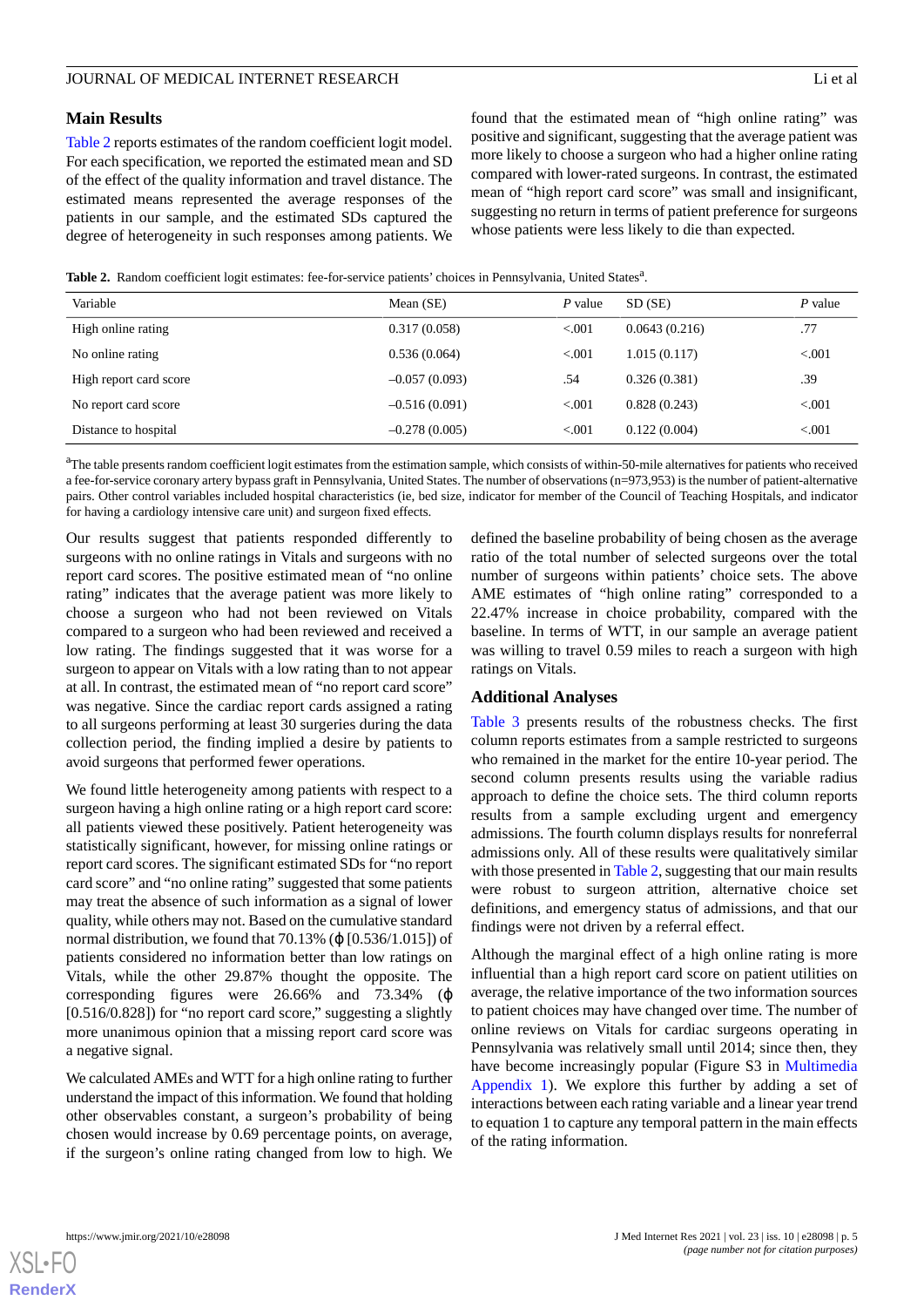#### <span id="page-5-0"></span>Table 3. Robustness checks<sup>a</sup>.

|                               | Excluding exited      |           |                                        |         |                                     |         |                          |           |
|-------------------------------|-----------------------|-----------|----------------------------------------|---------|-------------------------------------|---------|--------------------------|-----------|
| Variable                      | surgeons <sup>b</sup> | $P$ value | Variable radius <sup>c</sup> $P$ value |         | Nonemergency <sup>d</sup> $P$ value |         | Nonreferral <sup>e</sup> | $P$ value |
| <b>High online rating</b>     |                       |           |                                        |         |                                     |         |                          |           |
| Mean (SE)                     | 0.167(0.067)          | .01       | 0.142(0.072)                           | .050    | 0.164(0.070)                        | .02     | 0.172(0.068)             | .01       |
| SD(SE)                        | 0.826(0.278)          | .003      | 0.721(0.398)                           | .07     | 0.004(0.322)                        | .99     | 0.368(0.399)             | .36       |
| No online rating              |                       |           |                                        |         |                                     |         |                          |           |
| Mean (SE)                     | 0.505(0.067)          | < 0.001   | 0.543(0.075)                           | < 0.001 | 0.458(0.079)                        | < 0.001 | 0.447(0.074)             | < 0.001   |
| SD(SE)                        | 1.089(0.195)          | < 0.001   | 1.247(0.218)                           | < .001  | 1.154(0.126)                        | < 0.001 | 1.076(0.160)             | < 0.001   |
| <b>High report card score</b> |                       |           |                                        |         |                                     |         |                          |           |
| Mean (SE)                     | 0.016(0.096)          | .87       | $-0.060(0.124)$                        | .63     | $-0.073(0.085)$                     | .39     | 0.036(0.138)             | .79       |
| SD(SE)                        | 0.324(0.396)          | .41       | 0.650(0.305)                           | .03     | 0.190(0.429)                        | .66     | 0.445(0.482)             | .36       |
| No report card score          |                       |           |                                        |         |                                     |         |                          |           |
| Mean (SE)                     | $-0.273(0.045)$       | < 0.001   | $-0.278(0.047)$                        | < 0.001 | $-0.282(0.055)$                     | < 0.001 | $-0.316(0.055)$          | < 0.001   |
| SD(SE)                        | 0.109(0.273)          | .69       | 0.053(0.268)                           | .84     | 0.169(0.252)                        | .50     | 0.199(0.344)             | .56       |
| <b>Distance to hospital</b>   |                       |           |                                        |         |                                     |         |                          |           |
| Mean (SE)                     | $-0.282(0.005)$       | < 0.001   | $-0.327(0.008)$                        | < 0.001 | $-0.245(0.005)$                     | < 0.001 | $-0.293(0.006)$          | < 0.001   |
| SD (SE)                       | 0.126(0.005)          | < 0.001   | 0.189(0.009)                           | < .001  | 0.102(0.005)                        | < 0.001 | 0.134(0.005)             | < 0.001   |

<sup>a</sup>All random coefficient logit models also included hospital characteristics (ie, bed size, indicator for member of the Council of Teaching Hospitals, and indicator for having a cardiology intensive care unit) and surgeon fixed effects.

<sup>b</sup>Each column is a separate regression. This column reports estimates from a sample restricted to surgeons who did not exit the market. The number of observations (ie, the number of patient-alternative pairs) is 798,150.

<sup>c</sup>This column reports results using the variable radius approach to define the choice sets. The number of observations is 354,226.

<sup>d</sup>This column reports results from a sample excluding urgent and emergency admissions. The number of observations is 498,903.

<sup>e</sup>This column reports results for nonreferral admissions only. The number of observations is 682,852.

[Table 4](#page-6-0) reports the results. The estimated means of the interaction of "high online rating" and a linear year trend were positive, while those of the interaction of "high report card score" and a linear year trend were around four times smaller and insignificant. [Figure 1](#page-6-1) depicts the marginal utilities of receiving a high online rating and a high report card score over time. The marginal effects of a high online rating were

imprecisely estimated in the early years and then turned positive and significant after 2014. In contrast, the estimated marginal effects of a high report card score did not strengthen, remaining insignificant over our study period. Our results suggest that online ratings have become more influential for patient choice over time, while report card scores have not.

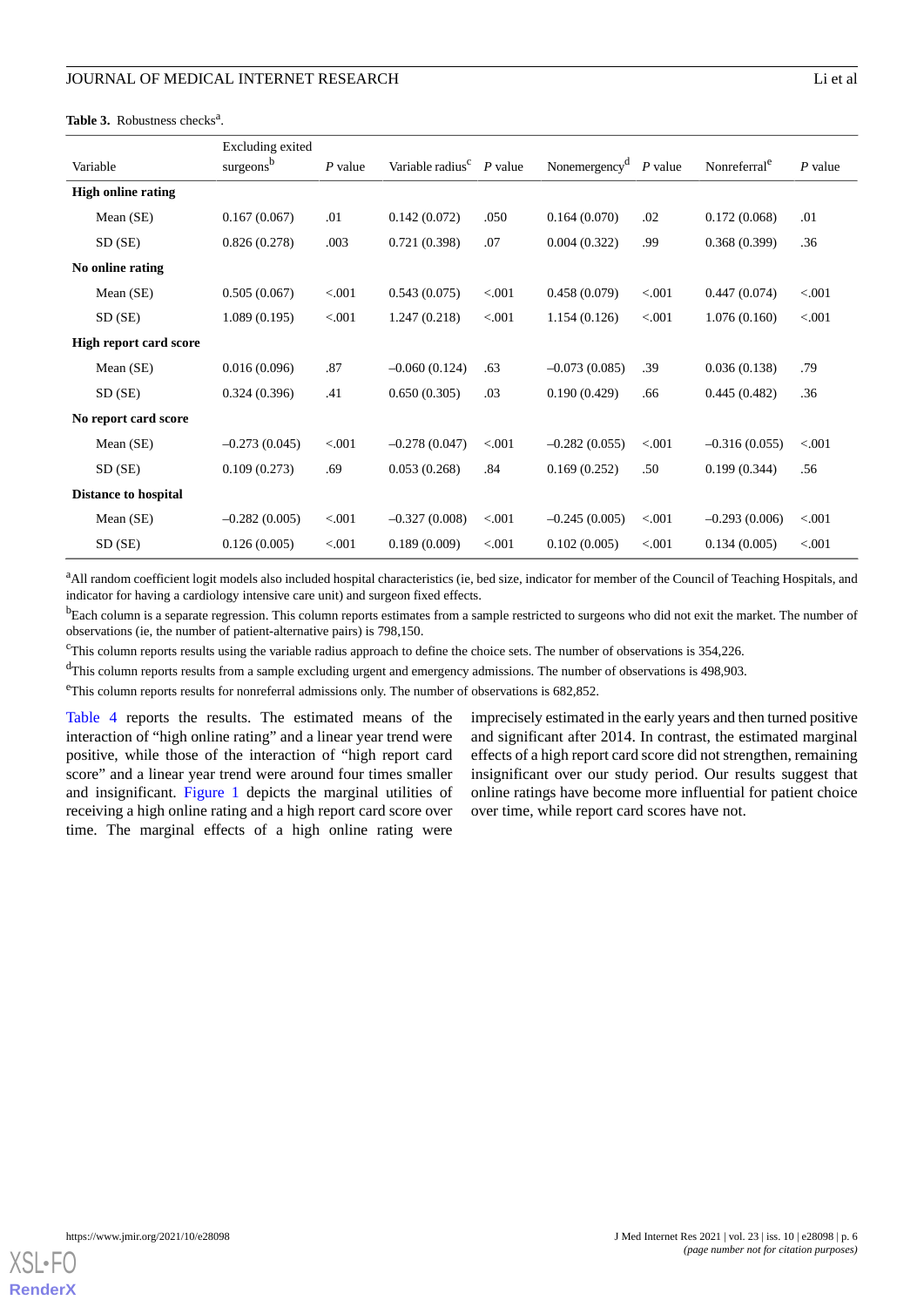<span id="page-6-0"></span>

|  |  | Table 4. Temporal variations in the main effects of quality information <sup>a</sup> . |  |  |  |  |  |  |  |  |
|--|--|----------------------------------------------------------------------------------------|--|--|--|--|--|--|--|--|
|--|--|----------------------------------------------------------------------------------------|--|--|--|--|--|--|--|--|

| Variable                             | Mean $(SE)$     | $P$ value | SD(SE)       | $P$ value |
|--------------------------------------|-----------------|-----------|--------------|-----------|
| High online rating                   | $-0.367(0.184)$ | .046      | 0.106(0.335) | .75       |
| No online rating                     | $-0.134(0.213)$ | .53       | 0.840(0.188) | < 0.001   |
| High report card score               | $-0.154(0.153)$ | .31       | 0.354(0.357) | .32       |
| No report card score                 | $-0.907(0.056)$ | < 0.001   | 0.052(0.144) | .72       |
| Distance to hospital                 | $-0.277(0.005)$ | < 0.001   | 0.122(0.004) | < 0.001   |
| High online rating $\times$ year     | 0.097(0.027)    | < 0.001   | $N/A^b$      | N/A       |
| No online rating $\times$ year       | 0.091(0.033)    | .005      | N/A          | N/A       |
| High report card score $\times$ year | 0.025(0.024)    | .29       | N/A          | N/A       |
| No report card score $\times$ year   | 0.165(0.012)    | < 0.001   | N/A          | N/A       |

<sup>a</sup>The mean and SD columns present results from equation 1 with the interaction of quality variables and a linear time trend controlled. Estimation is based on discharges of fee-for-service patients who traveled no more than 50 miles. The number of observations (n=973,953) is the number of patient-alternative pairs. Other control variables included hospital characteristics (ie, bed size, indicator for member of the Council of Teaching Hospitals, and indicator for having a cardiology intensive care unit) and surgeon fixed effects.

<span id="page-6-1"></span> $b_{N/A}$ : not applicable; these coefficients were not modeled as random variables.

Figure 1. Changes in marginal effects of a high online rating and a high report card score on patient utility from 2008 to 2017. The marginal effects of a high online rating and a high report card score on patient utility are plotted with their 95% CIs by year. Calculations were based on estimates reported in [Table 4.](#page-6-0)



# *Discussion*

This paper investigated the impact of online physician ratings on patients' choice of CABG surgeon from 2008 through 2017 in Pennsylvania and compared it to the influence of report card scores. We estimated random coefficient logit models to allow for patient heterogeneity in preferences for surgeons with different ratings using a sample of fee-for-service patients to avoid impacts of insurance networks on patient choices. Our results show that positive assessments on the online physician rating platform had a significantly positive impact on a patient's choice of surgeon, and that the impact increased over our study period. In contrast, the effect of a good report card score was trivial and did not change much over these years.

Two reasons may explain the increasing influence of online ratings. First, online ratings are much easier to use. If a patient

[XSL](http://www.w3.org/Style/XSL)•FO **[RenderX](http://www.renderx.com/)**

searches for a surgeon, most of the returned links are to physician review websites. In contrast, to access report card scores, patients must know the scores exist, go to the correct website of the state agency, download the report, understand the meaning of the scores, and read through the report to find the physician that they are interested in. Second, online ratings can provide information on things like communication skills, friendliness of the staff, or ease of making an appointment, attributes that patients care about, but which are not available from report cards.

However, one concern about the increasing influence of online ratings is that the information provided on these review websites may steer patients away from surgeons who provide the best quality in terms of health outcomes. To shed light on this issue, we used text mining and machine learning techniques on the written comments on Vitals to identify attributes more likely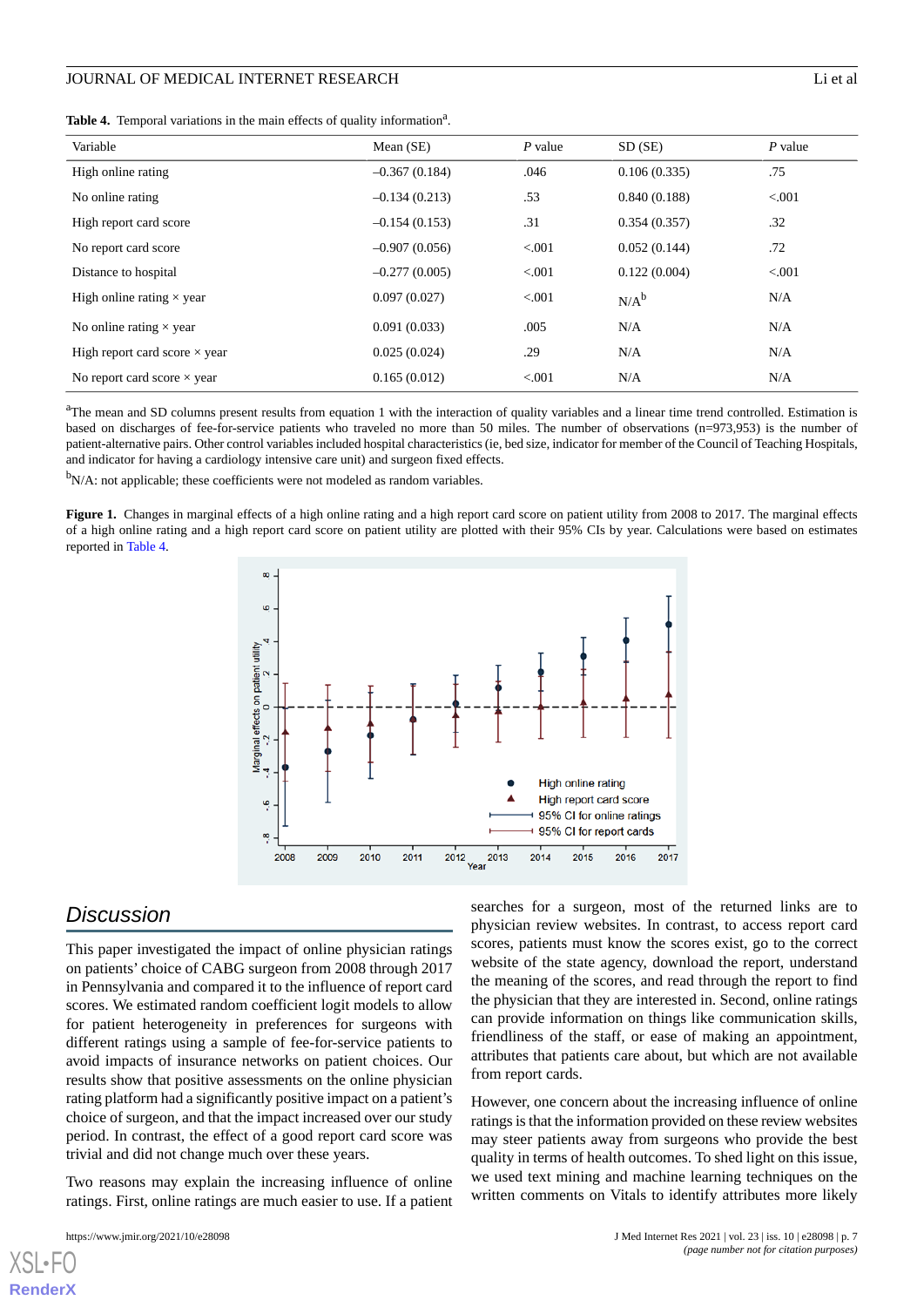to result in a higher overall rating. In our scraped reviews, about 13% of the ratings included written comments.

First, we calculated frequency of words and phrases. We found that phrases related to doctors' attitudes toward patients, such as "bedside manner," "doctor caring compassionate," and "office staff," were more frequently mentioned. In comments accompanying low ratings, patients often complained about scheduling issues and the time that the doctor spent with them. We then employed the classification and regression trees method to identify the strongest predictors of ratings among the frequently mentioned words [\[30](#page-9-4)]. Our results showed that the words "insurance," "wait," "appointment," and "questions" were the strongest predictors of ratings. About 50% of the comments that contained "insurance" gave one star; around 79% of the comments that did not contain either "insurance" or "wait" gave five stars. This suggested that insurance was a purely negative factor: when insurance worked well, it did not contribute to high ratings, but when patients raised concerns about insurance-related issues with their surgeons, they were very likely to give them a low rating. Our findings implied that online ratings reflected more nonquality attributes of services than report cards.

Our study extends previous research regarding impacts of information on patient behaviors in several dimensions. First, this is the first study to compare the impacts of online ratings and public report cards on patient choice, providing insight into patient behavior when different types of quality information are available. Second, we presented new evidence on the impact of online ratings by examining inpatient volumes. Consistent with previous studies [\[21](#page-8-16)], we showed that online ratings exerted a positive effect on the popularity of physicians. However, previous literature generally relied on changes in volumes of virtual appointments to examine this issue. We, instead, linked the ratings directly to actual admissions and included in the analysis surgeons that had not been reviewed. Our approach helped avoid measurement error and selection of surgeons

because online appointments do not necessarily end up with office visits and the absence of quality information may correlate with other surgeon characteristics. Third, we constructed a large sample that spans a 10-year period, allowing us to investigate changes over time in the relative importance of online ratings and report card scores for patient choice.

Our results yield important implications for both policy makers and online review platforms. Online ratings provide richer information about health services that patients seem to value and are becoming increasingly influential on patient choice. Nonetheless, such ratings are not driven by traditional quality indicators, and the report cards that do provide objective quality metrics have little impact. It is important to find ways to provide the health service market with information that incorporates the advantages of both online ratings and report cards. For policy makers, it is urgent to improve report card systems, for example, by making them easier to access and interpret, by working to increase media coverage of report card information, and perhaps by adding attribute measures that patients care about [[1](#page-8-0)[,27](#page-9-1)]. For online review platforms, it is important to work out ways to increase the importance of self-reported quality attributes in overall ratings.

Our study has several caveats. We discussed our results in terms of influences on patients' choices, but we were not able to determine whether a patient had read online ratings or report cards before selecting a surgeon. Our results are, thus, better interpreted as an intent-to-treat effect. Moreover, although we found that a high online rating had a significant impact, we were not able to explore the mechanisms of the impact with our current data. For example, the subpopulation who are responsive to the online ratings information could be different, or online ratings may affect patient choices through younger members of a family. Understanding the underlying mechanisms is important and could be a focus of future research, because such knowledge would facilitate the design of systems that more effectively guide patients toward higher-quality providers.

### **Acknowledgments**

MQ gratefully acknowledges financial supports from the National Natural Science Foundation of China (grant 71704027) and the "Chenguang Program" supported by the Shanghai Municipal Education Commission (grant 17CG03). SC and XL are grateful for the support provided by Lehigh University (Data X Innovation Grant). We also thank PK Kannan, Seth Richards-Shubik, Chad D Meyerhoefer, Adam Biener, and Reagan A Baughman for their valuable comments and suggestions. An earlier version of this article was presented at the 7th Conference of the American Society of Health Economists. PHC4, its agents, and its staff bear no responsibility or liability for the results of the analysis. The results are solely the views of the authors.

### **Authors' Contributions**

<span id="page-7-0"></span>XL, MQ and S-YC initiated the concept and research design. All the authors contributed to acquisition and interpretation of data. XL and MQ conducted statistical analyses. XL drafted the manuscript. MED, MQ and S-YC reviewed and revised the manuscript. All authors approved the final version of the manuscript.

#### **Conflicts of Interest**

None declared.

### **Multimedia Appendix 1**

Supplementary materials. [[DOCX File , 348 KB-Multimedia Appendix 1\]](https://jmir.org/api/download?alt_name=jmir_v23i10e28098_app1.docx&filename=3fe0ecb39e7cab3c9355ebb438e59dbb.docx)

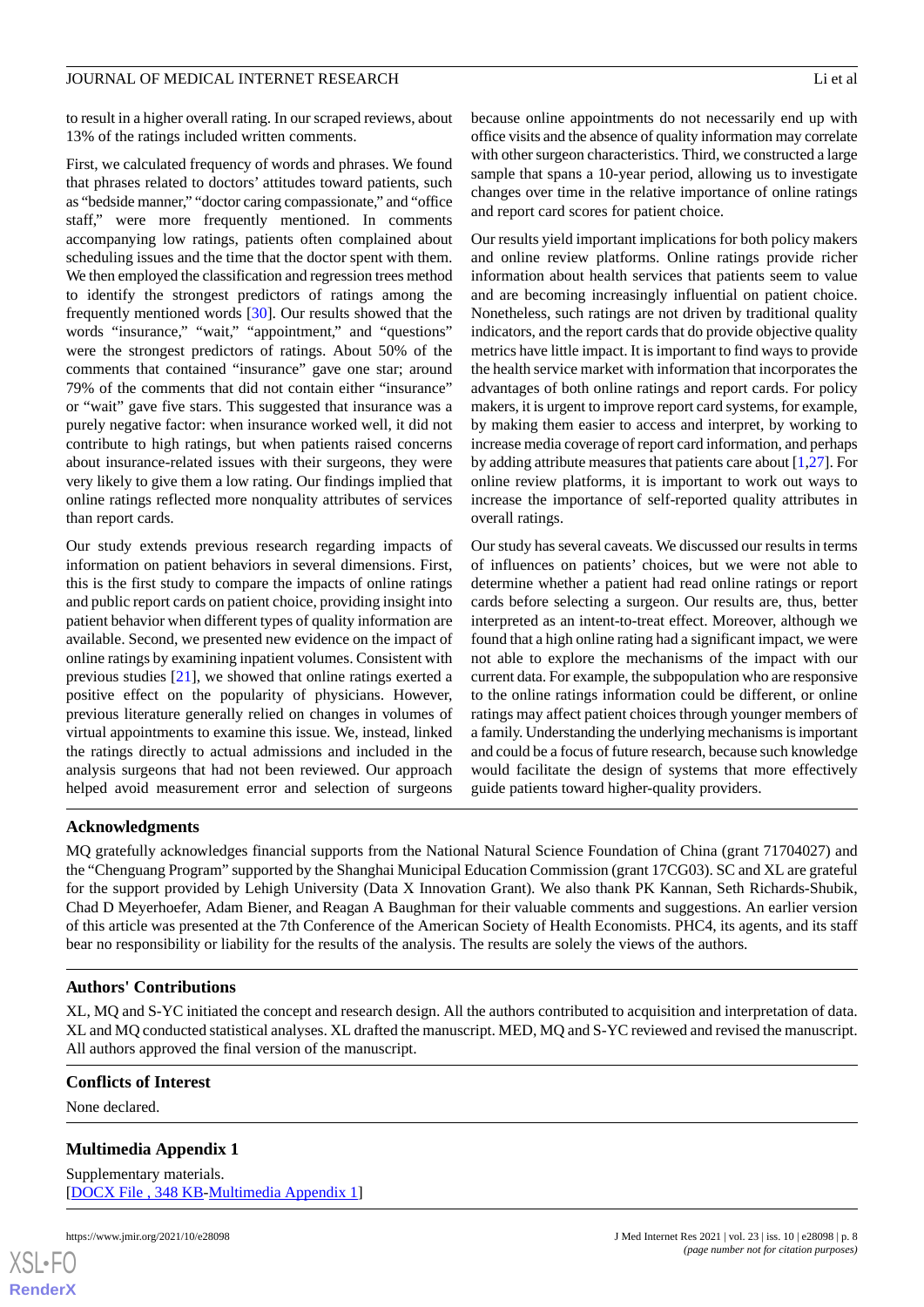# **References**

- <span id="page-8-0"></span>1. Bhandari N, Scanlon D, Shi Y, Smith R. Consumer use of provider quality report cards: The role of dissemination and media coverage. Med Care 2020 Apr;58(4):368-375. [doi: [10.1097/MLR.0000000000001279\]](http://dx.doi.org/10.1097/MLR.0000000000001279) [Medline: [31876660\]](http://www.ncbi.nlm.nih.gov/entrez/query.fcgi?cmd=Retrieve&db=PubMed&list_uids=31876660&dopt=Abstract)
- <span id="page-8-19"></span>2. Dranove D, Sfekas A. Start spreading the news: A structural estimate of the effects of New York hospital report cards. J Health Econ 2008 Sep;27(5):1201-1207. [doi: [10.1016/j.jhealeco.2008.03.001\]](http://dx.doi.org/10.1016/j.jhealeco.2008.03.001) [Medline: [18420293](http://www.ncbi.nlm.nih.gov/entrez/query.fcgi?cmd=Retrieve&db=PubMed&list_uids=18420293&dopt=Abstract)]
- 3. Wang J, Hockenberry J, Chou S, Yang M. Do bad report cards have consequences? Impacts of publicly reported provider quality information on the CABG market in Pennsylvania. J Health Econ 2011 Mar;30(2):392-407. [doi: [10.1016/j.jhealeco.2010.11.006\]](http://dx.doi.org/10.1016/j.jhealeco.2010.11.006) [Medline: [21195494\]](http://www.ncbi.nlm.nih.gov/entrez/query.fcgi?cmd=Retrieve&db=PubMed&list_uids=21195494&dopt=Abstract)
- <span id="page-8-2"></span><span id="page-8-1"></span>4. Werner RM, Norton EC, Konetzka RT, Polsky D. Do consumers respond to publicly reported quality information? Evidence from nursing homes. J Health Econ 2012 Jan;31(1):50-61. [doi: [10.1016/j.jhealeco.2012.01.001\]](http://dx.doi.org/10.1016/j.jhealeco.2012.01.001) [Medline: [22307033\]](http://www.ncbi.nlm.nih.gov/entrez/query.fcgi?cmd=Retrieve&db=PubMed&list_uids=22307033&dopt=Abstract)
- <span id="page-8-3"></span>5. Marshall MN, Shekelle PG, Leatherman S, Brook RH. The public release of performance data: What do we expect to gain? A review of the evidence. JAMA 2000 Apr 12;283(14):1866-1874. [doi: [10.1001/jama.283.14.1866](http://dx.doi.org/10.1001/jama.283.14.1866)] [Medline: [10770149](http://www.ncbi.nlm.nih.gov/entrez/query.fcgi?cmd=Retrieve&db=PubMed&list_uids=10770149&dopt=Abstract)]
- <span id="page-8-4"></span>6. Werner RM, Konetzka RT, Polsky D. Changes in consumer demand following public reporting of summary quality ratings: An evaluation in nursing homes. Health Serv Res 2016 Jun;51 Suppl 2:1291-1309 [[FREE Full text](http://europepmc.org/abstract/MED/26868034)] [doi: [10.1111/1475-6773.12459\]](http://dx.doi.org/10.1111/1475-6773.12459) [Medline: [26868034](http://www.ncbi.nlm.nih.gov/entrez/query.fcgi?cmd=Retrieve&db=PubMed&list_uids=26868034&dopt=Abstract)]
- <span id="page-8-5"></span>7. Gutacker N, Siciliani L, Moscelli G, Gravelle H. Choice of hospital: Which type of quality matters? J Health Econ 2016 Dec;50:230-246 [\[FREE Full text\]](https://linkinghub.elsevier.com/retrieve/pii/S0167-6296(16)30137-0) [doi: [10.1016/j.jhealeco.2016.08.001](http://dx.doi.org/10.1016/j.jhealeco.2016.08.001)] [Medline: [27590088](http://www.ncbi.nlm.nih.gov/entrez/query.fcgi?cmd=Retrieve&db=PubMed&list_uids=27590088&dopt=Abstract)]
- 8. Bardach NS, Asteria-Peñaloza R, Boscardin WJ, Dudley RA. The relationship between commercial website ratings and traditional hospital performance measures in the USA. BMJ Qual Saf 2013 Mar;22(3):194-202 [\[FREE Full text\]](http://europepmc.org/abstract/MED/23178860) [doi: [10.1136/bmjqs-2012-001360\]](http://dx.doi.org/10.1136/bmjqs-2012-001360) [Medline: [23178860\]](http://www.ncbi.nlm.nih.gov/entrez/query.fcgi?cmd=Retrieve&db=PubMed&list_uids=23178860&dopt=Abstract)
- 9. Schlesinger M, Grob R, Shaller D. Using patient-reported information to improve clinical practice. Health Serv Res 2015 Dec;50 Suppl 2:2116-2154 [[FREE Full text](http://europepmc.org/abstract/MED/26573890)] [doi: [10.1111/1475-6773.12420](http://dx.doi.org/10.1111/1475-6773.12420)] [Medline: [26573890](http://www.ncbi.nlm.nih.gov/entrez/query.fcgi?cmd=Retrieve&db=PubMed&list_uids=26573890&dopt=Abstract)]
- <span id="page-8-6"></span>10. Daskivich TJ, Houman J, Fuller G, Black JT, Kim HL, Spiegel B. Online physician ratings fail to predict actual performance on measures of quality, value, and peer review. J Am Med Inform Assoc 2018 Apr 01;25(4):401-407 [[FREE Full text](http://europepmc.org/abstract/MED/29025145)] [doi: [10.1093/jamia/ocx083](http://dx.doi.org/10.1093/jamia/ocx083)] [Medline: [29025145](http://www.ncbi.nlm.nih.gov/entrez/query.fcgi?cmd=Retrieve&db=PubMed&list_uids=29025145&dopt=Abstract)]
- <span id="page-8-8"></span><span id="page-8-7"></span>11. Lantzy S, Anderson D. Can consumers use online reviews to avoid unsuitable doctors? Evidence from RateMDs.com and the Federation of State Medical Boards. Decis Sci 2019 Jun 26;51(4):962-984. [doi: [10.1111/deci.12398](http://dx.doi.org/10.1111/deci.12398)]
- <span id="page-8-9"></span>12. Mayzlin D, Dover Y, Chevalier J. Promotional reviews: An empirical investigation of online review manipulation. Am Econ Rev 2014 Aug 01;104(8):2421-2455. [doi: [10.1257/aer.104.8.2421](http://dx.doi.org/10.1257/aer.104.8.2421)]
- <span id="page-8-10"></span>13. de Barra M, Eriksson K, Strimling P. How feedback biases give ineffective medical treatments a good reputation. J Med Internet Res 2014 Aug 21;16(8):e193 [\[FREE Full text\]](https://www.jmir.org/2014/8/e193/) [doi: [10.2196/jmir.3214\]](http://dx.doi.org/10.2196/jmir.3214) [Medline: [25147101\]](http://www.ncbi.nlm.nih.gov/entrez/query.fcgi?cmd=Retrieve&db=PubMed&list_uids=25147101&dopt=Abstract)
- <span id="page-8-11"></span>14. Lu SF, Rui H. Can we trust online physician ratings? Evidence from cardiac surgeons in Florida. Manage Sci 2018 Jun;64(6):2557-2573. [doi: [10.1287/mnsc.2017.2741\]](http://dx.doi.org/10.1287/mnsc.2017.2741)
- <span id="page-8-12"></span>15. Gray BM, Vandergrift JL, Gao GG, McCullough JS, Lipner RS. Website ratings of physicians and their quality of care. JAMA Intern Med 2015 Feb;175(2):291-293. [doi: [10.1001/jamainternmed.2014.6291\]](http://dx.doi.org/10.1001/jamainternmed.2014.6291) [Medline: [25437252](http://www.ncbi.nlm.nih.gov/entrez/query.fcgi?cmd=Retrieve&db=PubMed&list_uids=25437252&dopt=Abstract)]
- <span id="page-8-13"></span>16. Okike K, Peter-Bibb TK, Xie KC, Okike ON. Association between physician online rating and quality of care. J Med Internet Res 2016 Dec 13;18(12):e324 [\[FREE Full text\]](https://www.jmir.org/2016/12/e324/) [doi: [10.2196/jmir.6612\]](http://dx.doi.org/10.2196/jmir.6612) [Medline: [27965191\]](http://www.ncbi.nlm.nih.gov/entrez/query.fcgi?cmd=Retrieve&db=PubMed&list_uids=27965191&dopt=Abstract)
- <span id="page-8-14"></span>17. Hanauer DA, Zheng K, Singer DC, Gebremariam A, Davis MM. Public awareness, perception, and use of online physician rating sites. JAMA 2014 Feb 19;311(7):734-735. [doi: [10.1001/jama.2013.283194\]](http://dx.doi.org/10.1001/jama.2013.283194) [Medline: [24549555\]](http://www.ncbi.nlm.nih.gov/entrez/query.fcgi?cmd=Retrieve&db=PubMed&list_uids=24549555&dopt=Abstract)
- <span id="page-8-16"></span><span id="page-8-15"></span>18. Hedges L, Couey C. How patients use online reviews. Software Advice. 2020 Apr 03. URL: [https://www.softwareadvice.com/](https://www.softwareadvice.com/resources/how-patients-use-online-reviews/) [resources/how-patients-use-online-reviews/](https://www.softwareadvice.com/resources/how-patients-use-online-reviews/) [accessed 2019-07-02]
- 19. Dafny L, Dranove D. Do report cards tell consumers anything they don't know already? The case of Medicare HMOs. Rand J Econ 2008;39(3):790-821. [doi: [10.1111/j.1756-2171.2008.00039.x](http://dx.doi.org/10.1111/j.1756-2171.2008.00039.x)] [Medline: [19013864](http://www.ncbi.nlm.nih.gov/entrez/query.fcgi?cmd=Retrieve&db=PubMed&list_uids=19013864&dopt=Abstract)]
- 20. Huppertz JW, Carlson JP. Consumers' use of HCAHPS ratings and word-of-mouth in hospital choice. Health Serv Res 2010 Dec;45(6 Pt 1):1602-1613 [[FREE Full text](http://europepmc.org/abstract/MED/20698896)] [doi: [10.1111/j.1475-6773.2010.01153.x\]](http://dx.doi.org/10.1111/j.1475-6773.2010.01153.x) [Medline: [20698896\]](http://www.ncbi.nlm.nih.gov/entrez/query.fcgi?cmd=Retrieve&db=PubMed&list_uids=20698896&dopt=Abstract)
- 21. Wu H, Lu N. Online written consultation, telephone consultation and offline appointment: An examination of the channel effect in online health communities. Int J Med Inform 2017 Nov;107:107-119. [doi: [10.1016/j.ijmedinf.2017.08.009\]](http://dx.doi.org/10.1016/j.ijmedinf.2017.08.009) [Medline: [29029686](http://www.ncbi.nlm.nih.gov/entrez/query.fcgi?cmd=Retrieve&db=PubMed&list_uids=29029686&dopt=Abstract)]
- <span id="page-8-18"></span><span id="page-8-17"></span>22. Lu W, Wu H. How online reviews and services affect physician outpatient visits: Content analysis of evidence from two online health care communities. JMIR Med Inform 2019 Dec 02;7(4):e16185 [[FREE Full text](https://medinform.jmir.org/2019/4/e16185/)] [doi: [10.2196/16185\]](http://dx.doi.org/10.2196/16185) [Medline: [31789597](http://www.ncbi.nlm.nih.gov/entrez/query.fcgi?cmd=Retrieve&db=PubMed&list_uids=31789597&dopt=Abstract)]
- 23. Xu Y, Armony M, Ghose A. The interplay between online reviews and physician demand: An empirical investigation. Manage Sci 2021 Mar 02. [doi: [10.1287/mnsc.2020.3879\]](http://dx.doi.org/10.1287/mnsc.2020.3879)
- 24. Shukla A, Gao G, Agarwal R. How digital word-of-mouth affects consumer decision making: Evidence from doctor appointment booking. Manage Sci 2021 Mar;67(3):1546-1568. [doi: [10.1287/mnsc.2020.3604](http://dx.doi.org/10.1287/mnsc.2020.3604)]
- 25. Gao G, Greenwood BN, Agarwal R, McCullough JS. Vocal minority and silent majority: How do online ratings reflect population perceptions of quality. MIS Q 2015;39(3):565-590 [[FREE Full text](https://www.scinapse.io/papers/1449692765#fullText)]

[XSL](http://www.w3.org/Style/XSL)•FO **[RenderX](http://www.renderx.com/)**